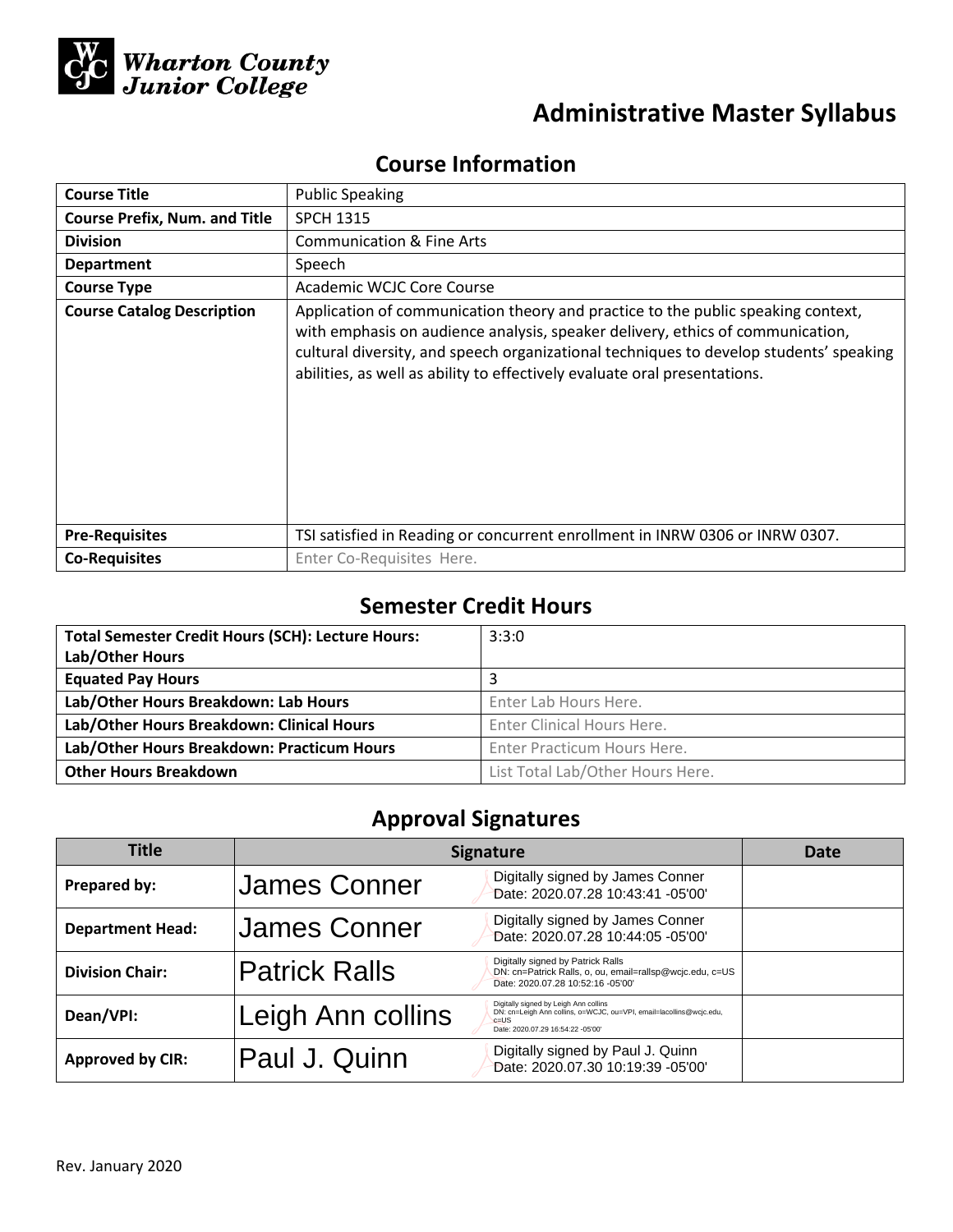# **Wharton County<br>Junior College Additional Course Information**

**Topical Outline:** Each offering of this course must include the following topics (be sure to include information regarding lab, practicum, and clinical or other non-lecture instruction).

Elements of public speaking, basic communication theory Communication apprehension Listening Topic, purpose, thesis Researching the speech topic Audience Analysis Organizational patterns Introductions, conclusions, transitions **Outlining** Effective speech delivery Developing the informative speech Developing the persuasive speech

#### **Course Learning Outcomes:**

#### **Learning Outcomes – Upon successful completion of this course, students will:**

- 1. Demonstrate an understanding of the foundational models of communication.
- 2. Apply elements of audience analysis.
- 3. Demonstrate ethical speaking and listening skills by analyzing presentations for evidence and logic.
- 4. Research, develop and deliver extemporaneous speeches with effective verbal and nonverbal techniques.
- 5. Demonstrate effective usage of technology when researching and/or presenting speeches.
- 6. Identify how culture, ethnicity and gender influence communication.

7. Develop proficiency in presenting a variety of speeches as an individual or group (e.g. narrative, informative or persuasive).

#### **Methods of Assessment:**

Students will prepare at least three oral presentations to demonstrate their comprehension and proficiency skills. The following outcomes are assessed during at least one presentation. The choice of which presentation/s varies according to the teaching style of the individual instructor. Outcomes assessed at least once (and may be assessed with each presentation) include:#1, #2, #3, #4, #5, #6, #7.

This course requires a departmental exit exam in which knowledge of theory and communication concepts are assessed. Outcomes assessed include: #1, #2, #3, #4, #5, #6, #7.

## **Required text(s), optional text(s) and/or materials to be supplied by the student:**

DK Guide to Public Speaking by Lisa A. Ford-Brown, Pearson, Custom Edition

#### **Suggested Course Maximum:**

25

Rev. January 2020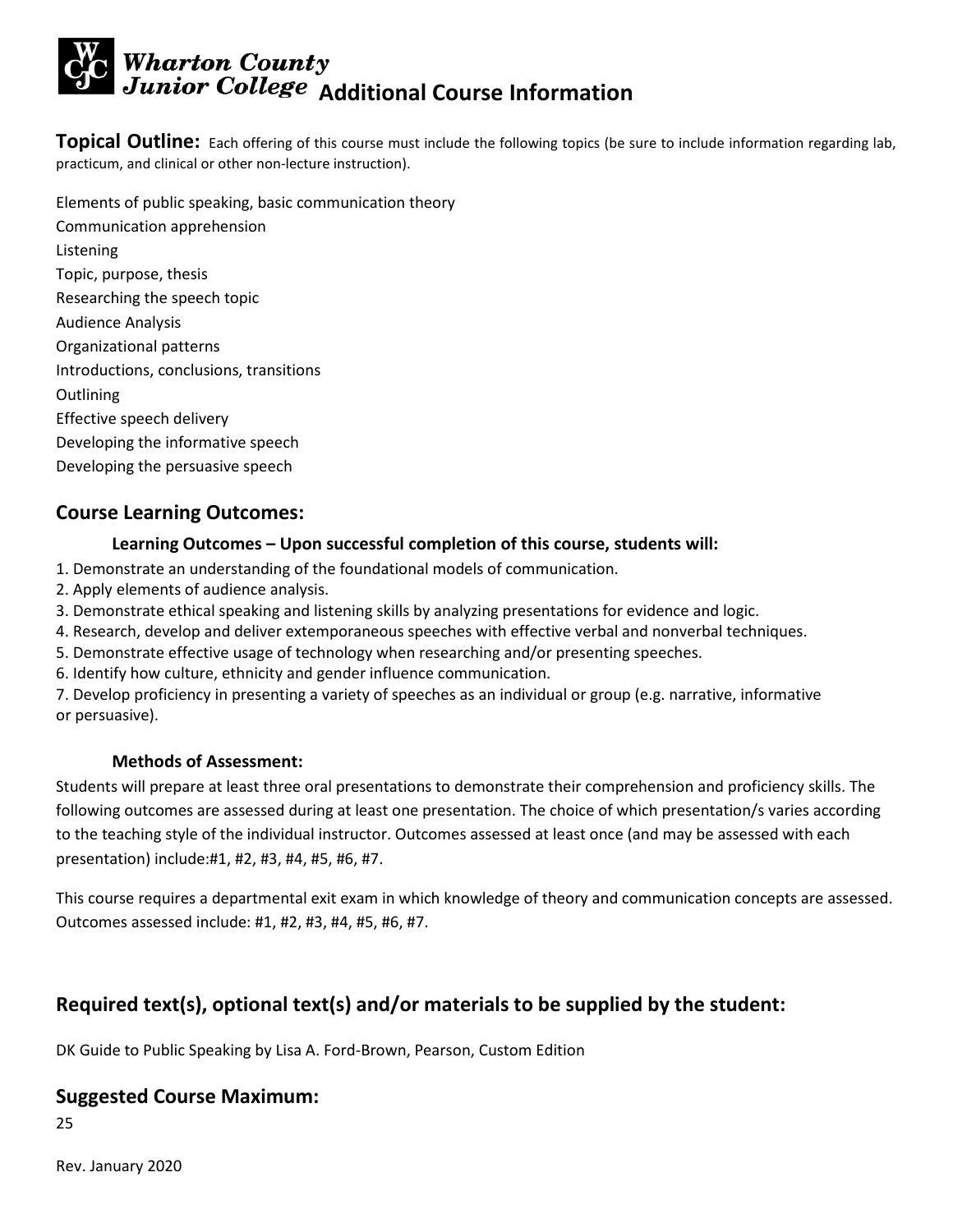

#### **List any specific or physical requirements beyond a typical classroom required to teach the**

#### **course.**

Smart classroom with podium

**Course Requirements/Grading System:** Describe any course specific requirements such as research papers or reading assignments and the generalized grading format for the course.

A minimum of three oral presentations will be delivered in front of an audience during the semester. At the discretion of the instructor, speeches may be recorded for grading/evaluation purposes. The speech presentations will represent 60%-83% of the overall average in the class. Written assignments will represent 17%-40%. Additionally, all students must take the departmental exit exam (persuasive presentation with rubric.) Examination items consist of one or more of the following: multiple choice, short answer, true/false, matching, fill-in-the-blank, and essay.

 $90-100 = A$ 80-89=B, 70-79=C, 60-69=D, below 60=F or 1000-900 points = A, 899-800=B, 799-700=C, 699-600=D, below 600=F

#### **Curriculum Checklist:**

☐**Administrative General Education Course** (from ACGM, but not in WCJC Core) – No additional documents needed.

☒**Administrative WCJC Core Course**. Attach the Core Curriculum Review Forms

 $\boxtimes$ Critical Thinking

 $\boxtimes$ Communication

□Empirical & Quantitative Skills

☐Teamwork

 $\Box$ Social Responsibility

 $\boxtimes$  Personal Responsibility

☐**WECM Course** -If needed, revise the Program SCANS Matrix and Competencies Checklist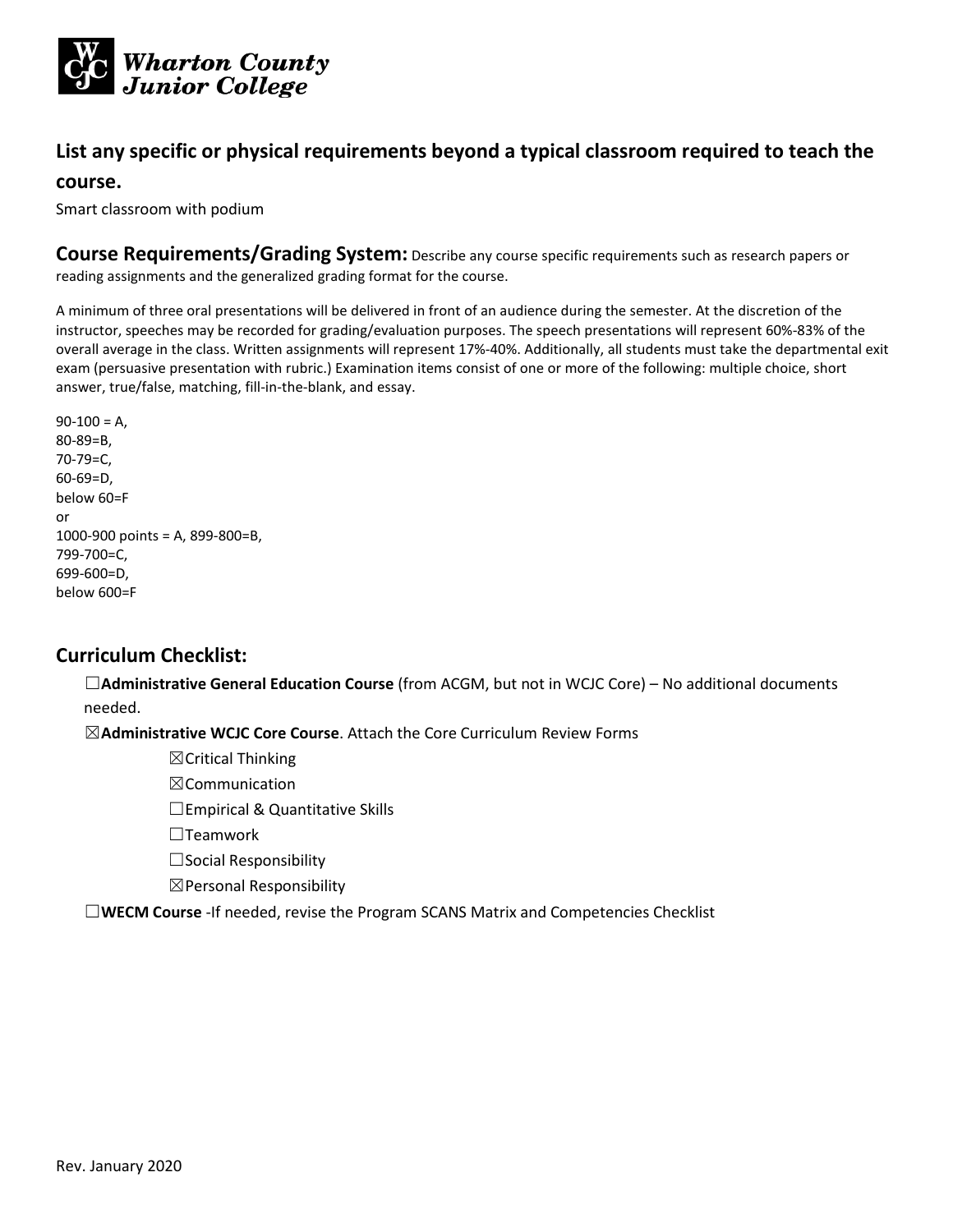

#### **Foundational Component Area:** Core 090: Component Area Option

## **Course Prefix & Suffix:** SPCH 1315

#### **Core Objective:**

**Critical Thinking Skills**—to include creative thinking, innovation, inquiry, and analysis, evaluation and synthesis of information

## **Student Learning Outcome Supporting Core Objective***:*

| <b>SLO Status</b>        | <b>Student Learning</b><br><b>Outcome (SLO)</b>                                                   | <b>Learning Activity</b>                                                                                  | Assessment                                                                                                                    |
|--------------------------|---------------------------------------------------------------------------------------------------|-----------------------------------------------------------------------------------------------------------|-------------------------------------------------------------------------------------------------------------------------------|
| <b>State</b><br>Mandated | Demonstrate effective<br>usage of technology<br>when researching<br>and/or presenting<br>speeches | Library orientation<br>Informative speech<br>Demonstration speech<br>Lecture/Class Discussion             | Orientation assessment<br>Informative rubric<br>Demonstration rubric<br>quiz/exam                                             |
| <b>State</b><br>Mandated | Apply elements of<br>audience analysis                                                            | Informative speech<br>Persuasive speech<br>Audience analysis<br>questionnaire<br>Lecture/Class Discussion | Informative rubric<br>Persuasive rubric<br>Questionnaire<br>quiz/exam                                                         |
| <b>State</b><br>Mandated | Insert SLO (from<br><b>Administrative Master</b><br>Syllabi)                                      | Provide a brief name and<br>description of the sample<br>learning activity.                               | Provide a brief name and<br>description of the sample quiz,<br>exam, rubric, assignment, etc. for<br>assessing the objective. |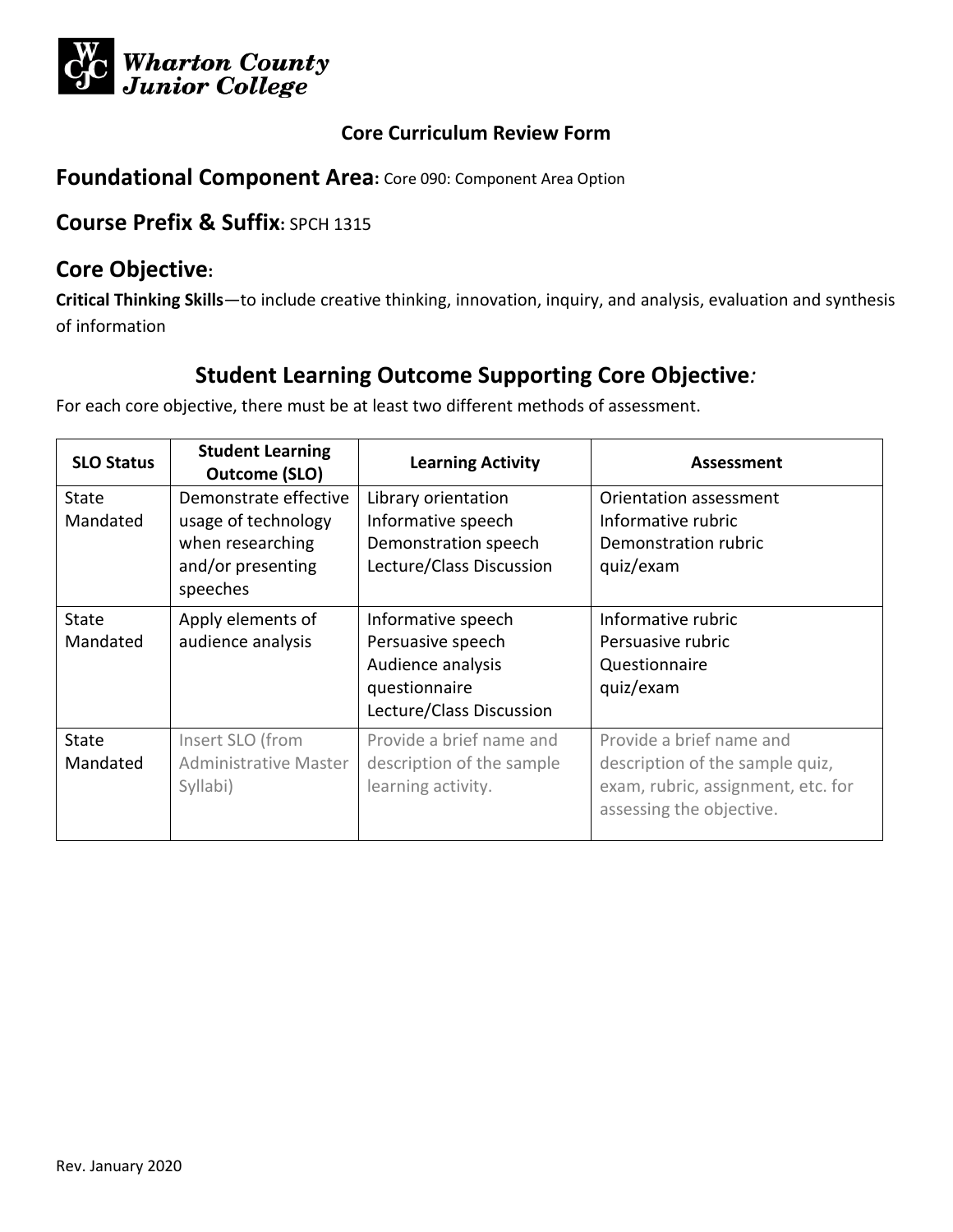

#### **Foundational Component Area:** Core 090: Component Area Option

## **Course Prefix & Suffix:** SPCH 1315

#### **Core Objective:**

**Communication Skills**—to include effective development, interpretation and expression of ideas through written, oral and visual communication

## **Student Learning Outcome Supporting Core Objective***:*

| <b>SLO Status</b>        | <b>Student Learning</b><br><b>Outcome (SLO)</b>                                                                      | <b>Learning Activity</b>                                                                                                                                                                                       | Assessment                           |
|--------------------------|----------------------------------------------------------------------------------------------------------------------|----------------------------------------------------------------------------------------------------------------------------------------------------------------------------------------------------------------|--------------------------------------|
| <b>State</b><br>Mandated | Research, develop<br>and deliver<br>extemporaneous<br>speeches with<br>effective verbal and<br>nonverbal techniques. | Introduction, Demo,<br>Significant Event, Policy<br>Stance, Informative<br>(individual/group),<br>Persuasive, impromptu,<br>and/or Special occasion<br>speech<br>Lecture/class discussion                      | rubric<br>quiz/exam                  |
| State<br>Mandated        | Demonstrate an<br>understanding of the<br>foundational models<br>of communication.                                   | Lecture/class discussion                                                                                                                                                                                       | quiz/exam                            |
| State<br>Mandated        | Identify how culture,<br>ethnicity, and gender<br>influence<br>communication.                                        | Introduction, Demo,<br>Significant Event, Policy<br>Stance, Informative<br>(individual/group),<br>Persuasive, impromptu,<br>and/or Special occasion<br>speech<br>Lecture/class discussion<br>Audience analysis | rubric<br>quiz/exam<br>questionnaire |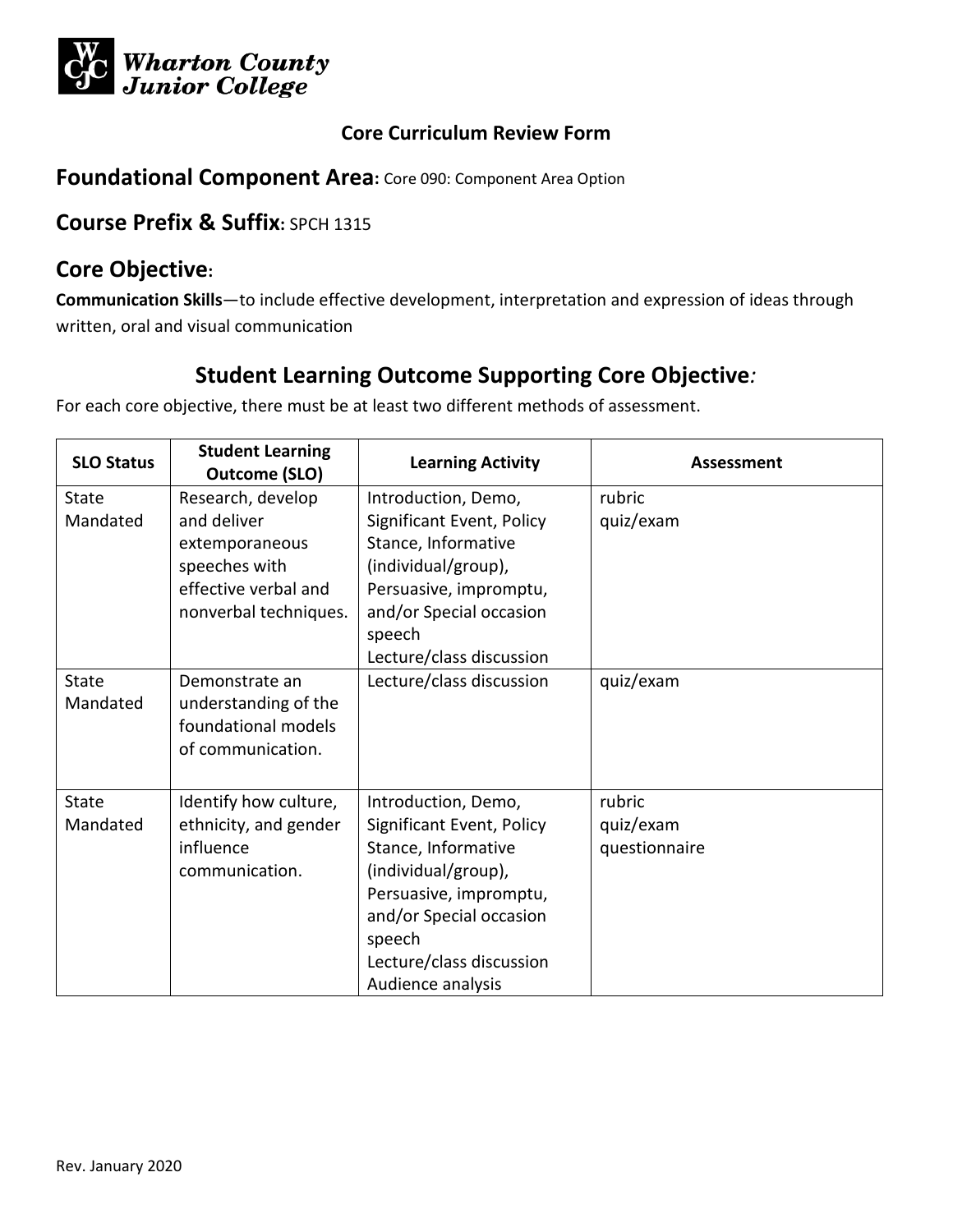

#### **Foundational Component Area:** Core 090: Component Area Option

## **Course Prefix & Suffix:** SPCH 1315

## **Core Objective:**

**Teamwork**—to include the ability to consider different points of view and to work effectively with others to support a shared purpose or goal

## **Student Learning Outcome Supporting Core Objective***:*

| <b>SLO Status</b>        | <b>Student Learning</b><br>Outcome (SLO)                                                                                                        | <b>Learning Activity</b>                                                    | Assessment                                                                                                                    |
|--------------------------|-------------------------------------------------------------------------------------------------------------------------------------------------|-----------------------------------------------------------------------------|-------------------------------------------------------------------------------------------------------------------------------|
| <b>State</b><br>Mandated | Develop proficiency in<br>presenting a variety of<br>speeches as an<br>individual or group<br>(e.g. narrative,<br>informative or<br>persuasive) | Impromptu group analysis<br>Informative speech<br>Group presentation        | workheet<br>intragroup questionnaire<br>teamwork rubric                                                                       |
| Choose a<br>SLO status.  | Insert SLO (from<br>Administrative Master<br>Syllabi)                                                                                           | Provide a brief name and<br>description of the sample<br>learning activity. | Provide a brief name and<br>description of the sample quiz,<br>exam, rubric, assignment, etc. for<br>assessing the objective. |
| Choose a<br>SLO status.  | Insert SLO (from<br><b>Administrative Master</b><br>Syllabi)                                                                                    | Provide a brief name and<br>description of the sample<br>learning activity. | Provide a brief name and<br>description of the sample quiz,<br>exam, rubric, assignment, etc. for<br>assessing the objective. |